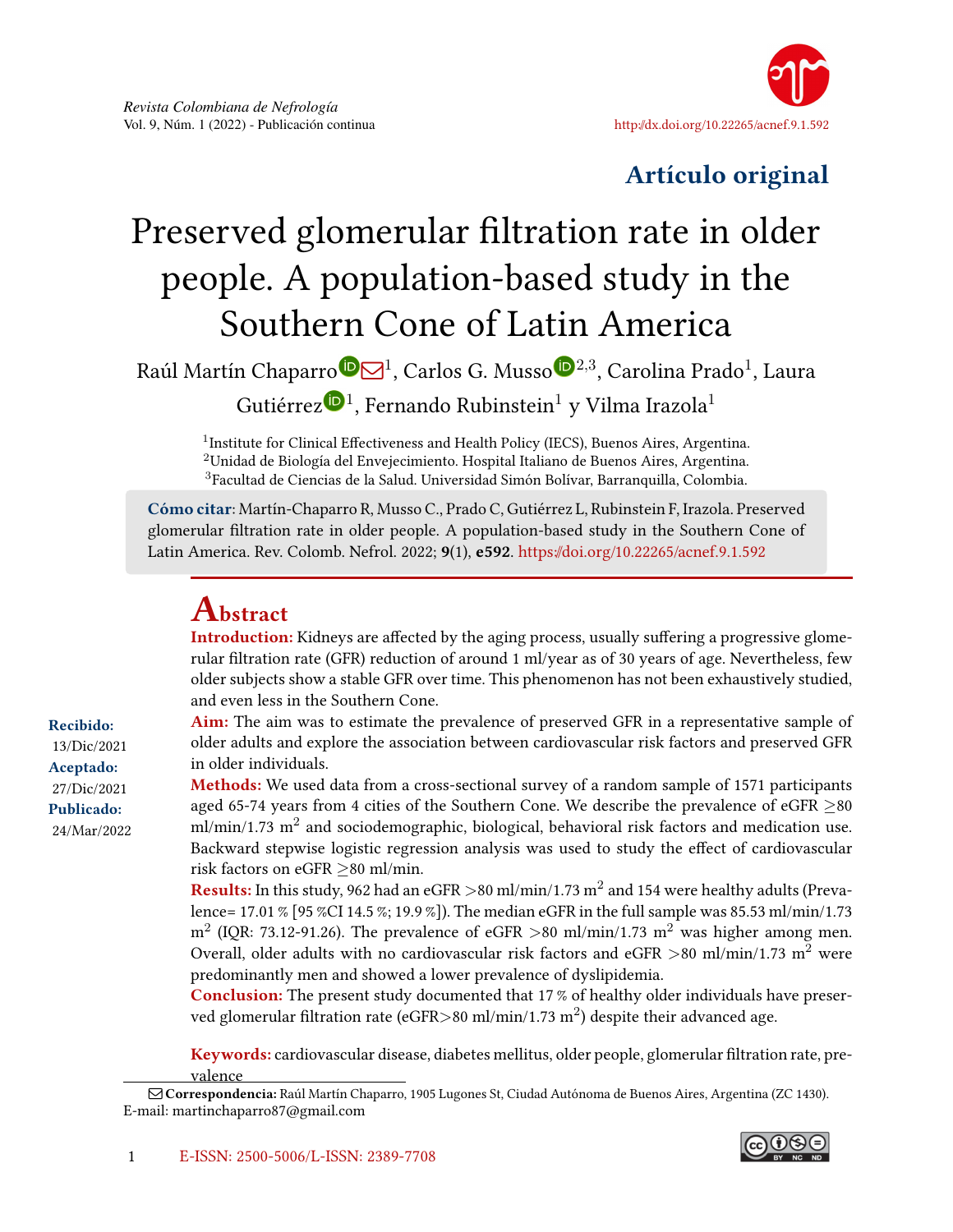# <span id="page-1-0"></span>Tasa de filtración glomerular conservada en personas mayores. Un estudio de base poblacional en el Cono Sur de América Latina

# Resumen

Introducción: Los riñones se ven afectados por el proceso de envejecimiento, sufriendo habitualmente una reducción progresiva de la tasa de filtración glomerular (TFG) de alrededor de 1 ml/año a partir de los 30 años de edad. Sin embargo, son pocos los sujetos de edad avanzada que muestran una TFG estable a lo largo del tiempo. Este fenómeno no ha sido estudiado exhaustivamente, y menos aún en el Cono Sur.

Objetivo: El objetivo fue estimar la prevalencia de la TFG conservada en una muestra representativa de adultos mayores y explorar la asociación entre los factores de riesgo cardiovascular y la TFG conservada en individuos de edad avanzada.

Métodos: Utilizamos datos de una encuesta transversal de una muestra aleatoria de 1571 participantes de 65-74 años de edad de 4 ciudades del Cono Sur. Describimos la prevalencia de FGe ≥80 ml/min/1,73  $m<sup>2</sup>$  y los factores de riesgo sociodemográficos, biológicos y conductuales y el uso de medicamentos. Se utilizó un análisis de regresión logística por pasos hacia atrás para estudiar el efecto de los factores de riesgo cardiovascular sobre la TFGe  $\geq$ 80 ml/min.

Resultados: En este estudio, 962 tenían una TFGe >80 ml/min/1,73 m<sup>2</sup> y 154 eran adultos sanos (Prevalencia= 17,01 % [IC 95 % 14,5 %; 19,9 %]). La mediana de la TFGe en la muestra completa fue de 85,53 ml/min/1,73 m $^2$  (IQR: 73,12-91,26). La prevalencia de la TFGe  $>$ 80 ml/min/1,73 m $^2$  fue mayor entre los hombres. En general, los adultos mayores sin factores de riesgo cardiovascular y con una TFGe >80 ml/min/1,73 m $^2$  eran predominantemente hombres y mostraban una menor prevalencia de dislipidemia. Conclusiones: El presente estudio documentó que el 17 % de los individuos mayores sanos tienen una tasa de filtración glomerular preservada (TFGe $>$ 80 ml/min/1,73 m $^2$ ) a pesar de su avanzada edad.

Palabras clave: enfermedad cardiovascular, diabetes mellitus, personas mayores, tasa de filtración glomerular, prevalencia

# Introduction

The proportion of older people in the general population is steadily increasing worldwide, with the most rapid growth in low- and middle-income countries [\[1\]](#page-11-0). This demographic change is the consequence of socioeconomic development and better life expectancy. However, population aging also has important implications for society – in diverse areas including health systems, labor markets, public policy, social programs and family. A successful response to the aging population will require capitalizing on the opportunities that this transition offers, as well as effectively addressing its challenges  $[2]$ .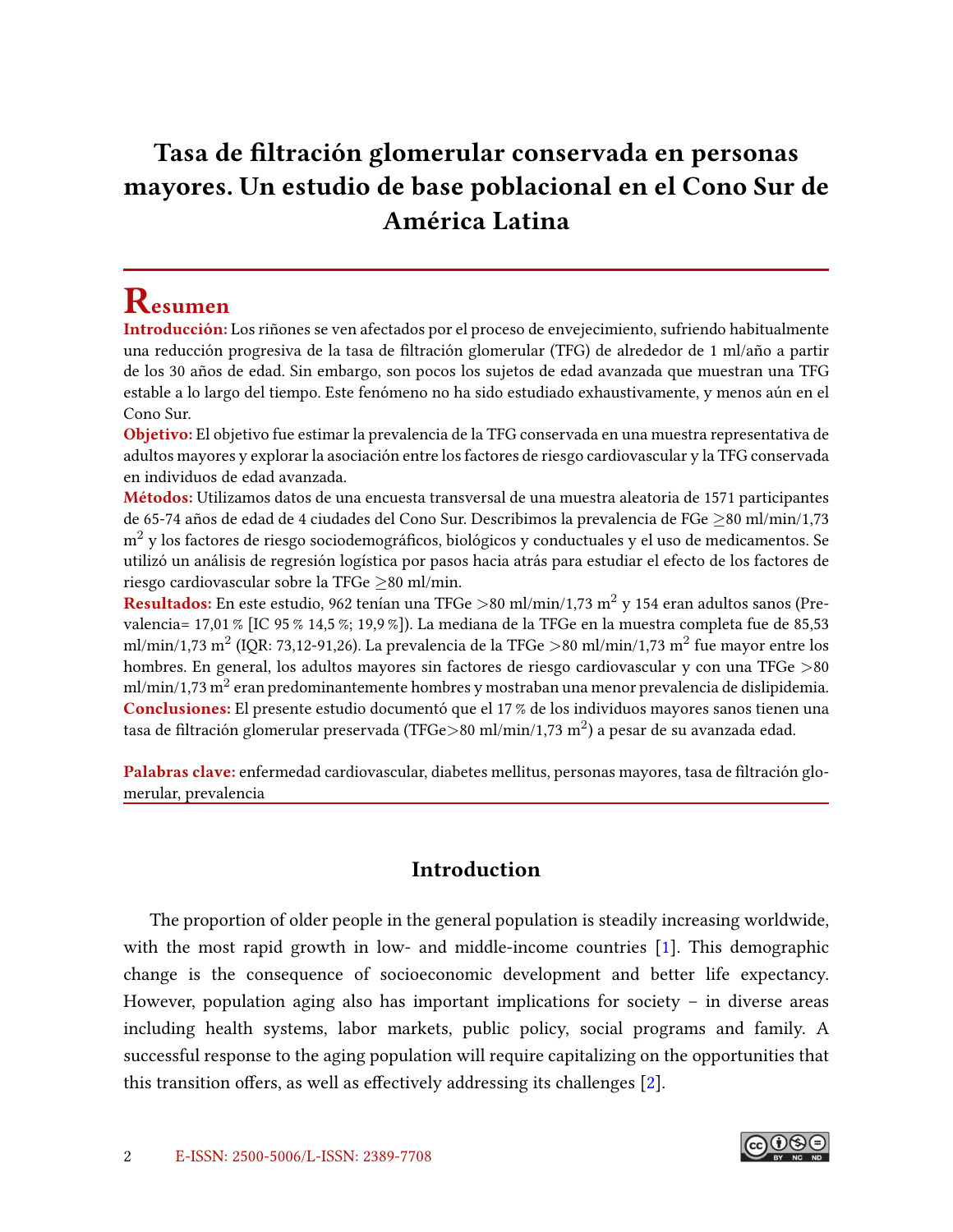<span id="page-2-0"></span>In Argentina 10.2 % of the population consists of people older than 65 years. The older population is estimated to be19.3 % in 2050 and 24.7 % in 2100, based on data of The World Bank [\[3\]](#page-11-2).

Older adults have socio-biological features, characteristic diseases and special needs, which carry important concerns and require specific attention  $[4]$ . Longevity entails an increase in the occurrence of acute clinical conditions, and the prevalence of chronic ones [\[5\]](#page-11-4). However, it should be taken into account that there are at least two types of aging: the usual one, which appears when aging-related changes reduce the homeostatic capability of the organism, and the successful aging which is unusual, and appears when aging relatedchanges are slightly marked, leading to insignificant functional changes compared to young individuals [\[6\]](#page-11-5).

Kidneys are affected by the aging process, which results in many effects on the renal system. As we have mentioned, older population is heterogeneous - some have a progressive decline in their glomerular filtration rate (GFR) of around 1 ml/year as of 30 years of age, whereas in healthier adults the decline in GFR is much more subtle. Lindeman et al. reported the results of longitudinal studies showing that the rate of decline in renal function was 0.75 ml/min/year. However, as many as 1 out of 3 subjects showed a stable GFR over time [\[7\]](#page-11-6).

Fliser et al. proposed that GFR changes linked to aging might be the consequence of an altered responsiveness to vasodilators and vasoconstrictors [\[8,](#page-12-0) [9\]](#page-12-1). This theory is based on observations that the filtration fraction increases with aging, due to a disproportionate fall in renal plasma flow relative to GFR. Other authors have attributed the age-related GFR reduction to the aging-induced glomerulosclerosis process and/or the reduced metabolic rate characteristically found in older individuals [\[10\]](#page-12-2). However, it should be considered that a preserved GFR in an older individual could be secondary to successful aging, or the stage I (GFR:  $\geq$ 90 ml/min/.73 m<sup>2</sup>) of chronic kidney disease (CKD) in an older individual. The presence of CKD markers (proteinuria, altered renal ultrasound, etc.) and/or hyperfiltration inducing comorbidities can contribute to distinguishing these alternative settings.

This phenomenon of the preserved GFR in older people has not been thoroughly studied, even less in the Southern Cone. The aim of this study was to estimate the prevalence of preserved GFR, and to explore the association between cardiovascular risk factors and preserved GFR in older individuals.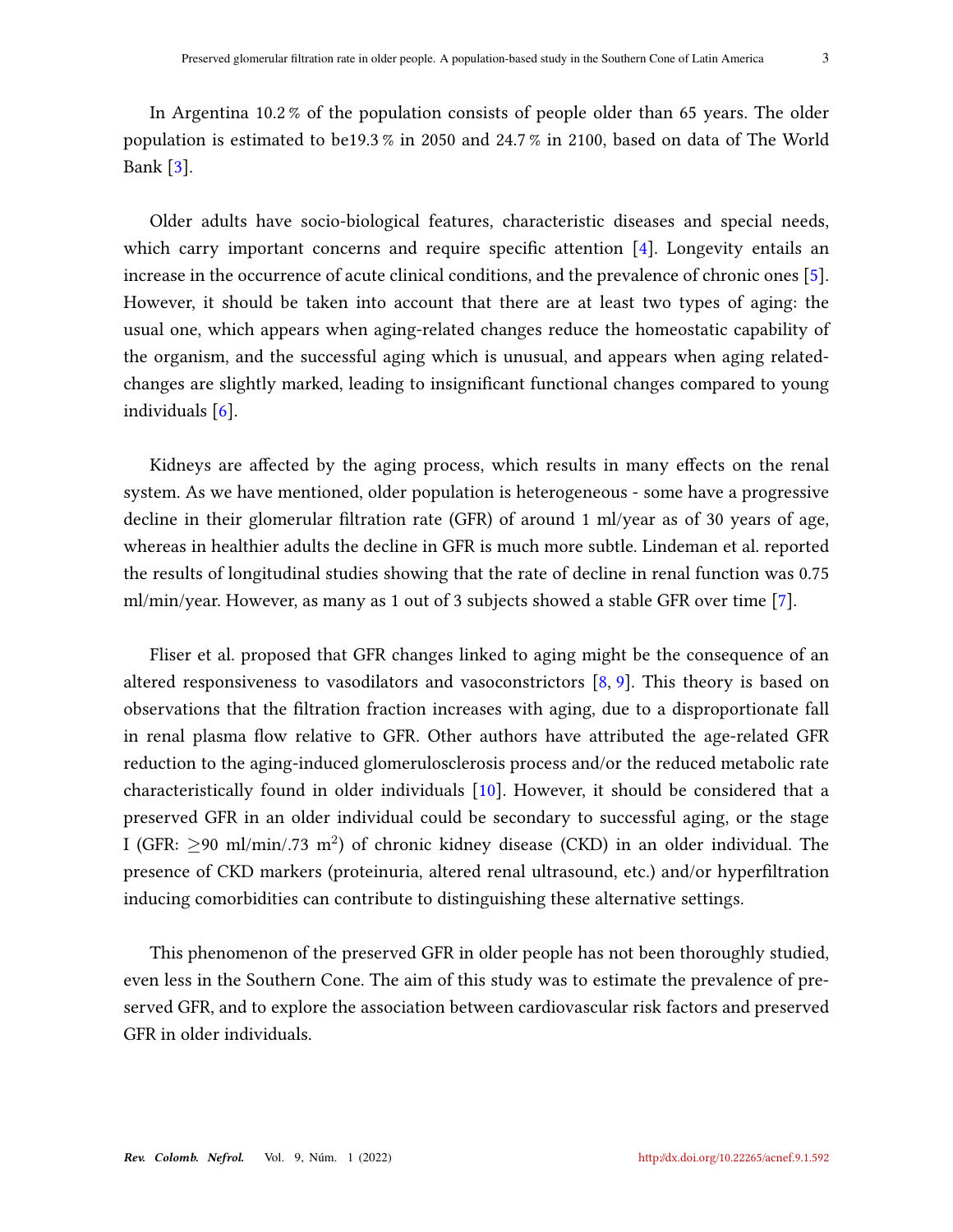#### Methods

#### <span id="page-3-0"></span>Study design and setting

This cross-sectional study collected data on baseline CKD markers from the ongoing CES-CAS study [\[9\]](#page-12-1). The CESCAS study is a population-based prospective cohort study, which entails a probabilistic sample of 7524 non institutionalized mainly urban men and women between 35 and 74 years of age, representing the general adult population of four cities in Argentina, Chile and Uruguay. Details on the design of the study were published elsewhere [\[11\]](#page-12-3). For the purpose of this study, we focused on 1571 older adults (65-74 years old) with a valid creatinine measurement.

#### Participants and recruitment

As the prevalence of cardiovascular disease (CVD) risk factors was considered likely to vary by age, gender and geographical area, the study sampling was stratified by these variables, following a complex sampling design that consisted of four stratified stages to obtain a representative sample of the following cities: Marcos Paz (Argentina), San Carlos de Bariloche (Argentina), Temuco (Chile) and Canelones Department (Uruguay). Participants who accepted to be part of this study were interviewed at home and invited to visit a local facility for clinical examination and laboratory measurements.

#### Data collection

The protocol for the CESCAS I Cohort Study has already been published [\[11\]](#page-12-3).

Trained interviewers gathered information about participant characteristics including demographic, socioeconomic and healthcare insurance, personal and family history of cardiovascular diseases and risk factors such as high blood pressure, dyslipidemia and diabetes mellitus, as well as current pharmacological treatment.

Trained personnel measured height and weight from all participants during the clinic visit. Each measurement was taken three times, and the average of the three values was used for analyses. In addition, three systolic (SBP) and diastolic (DBP) blood pressure measurements were obtained using standardized procedures.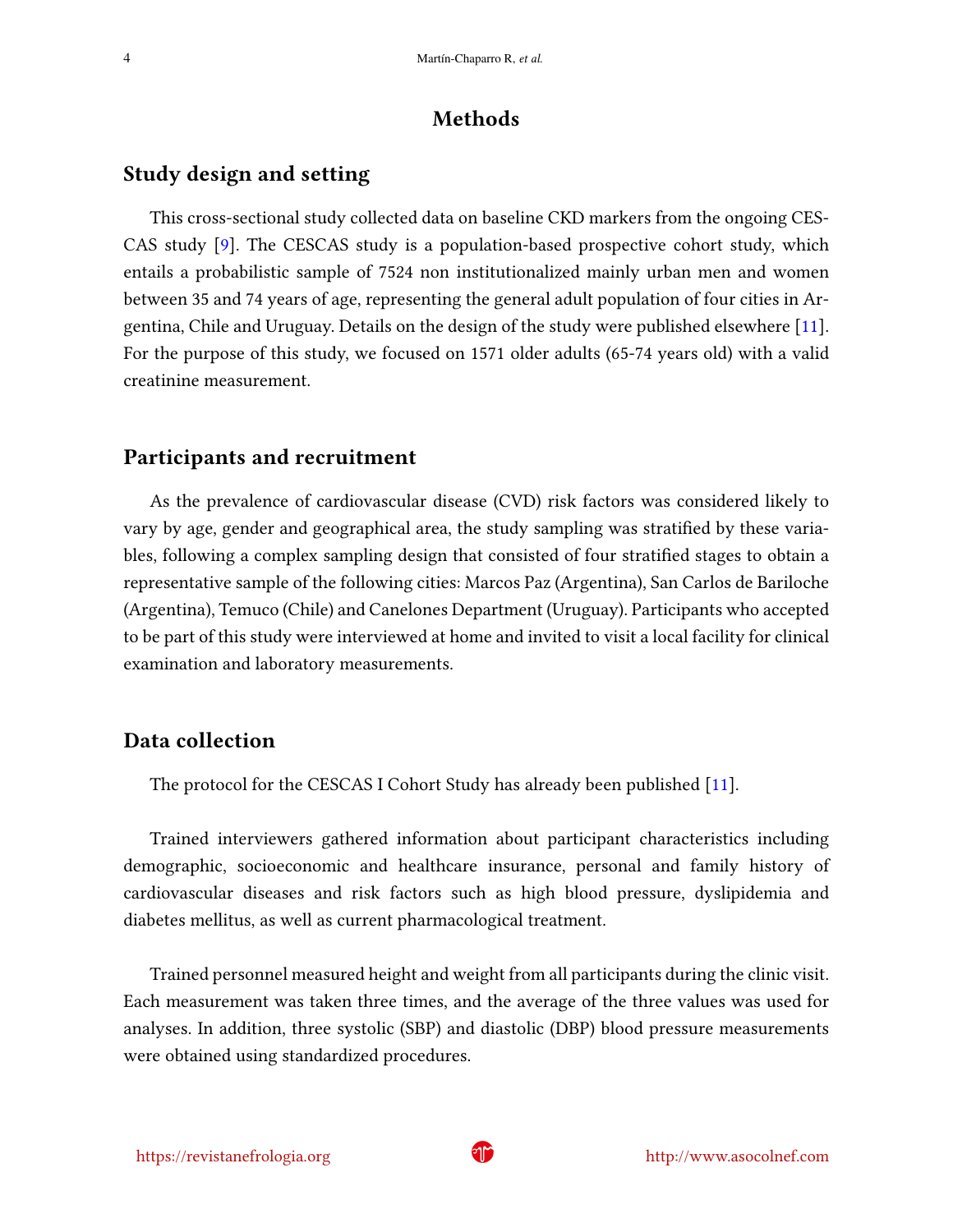#### <span id="page-4-0"></span>Laboratory measurements

After an overnight fast, venous blood was collected for plasma glucose, serum lipid profile and creatinine. Serum creatinine was measured by the modified kinetic Jaffé method (IDMS-TRACEABLE). LDL cholesterol levels were calculated using the Friedewald equation for participants with triglyceride levels <400 mg/dl.

#### Study variables

The estimated GFR (eGFR) was defined using the CKD-Epidemiology (CKD-EPI) collaboration equation using serum creatinine as a filtration marker based on the latest Kidney Disease Improving Global Outcomes (KDIGO) guideline [\[12\]](#page-12-4).

As the GFR normally decrease with aging, we defined preserved GFR using eGFR (CKD-EPI) > 80 ml/min/1.73 m<sup>2</sup> based on the metanalysis of Pottel et al 2017 [\[13\]](#page-12-5).

Diabetes mellitus was defined as fasting plasma glucose  $\geq$ 126 mg/dL or self-reported physician diagnosis or use of anti-diabetic medication]  $[14]$ . Hypertension was defined as systolic blood pressure (SBP)  $\geq$ 140 mmHg, diastolic blood pressure (DBP) of  $\geq$ 90 mmHg or being on anti-hypertensive therapy at the time of enrollment  $[13, 14]$  $[13, 14]$  $[13, 14]$ . Obesity was defined through the BMI index  $\geq$ 30 and dyslipidemia was defined by total serum cholesterol  $\geq$ 240 mg/dL and/or LDL cholesterol ≥160 mg/dL and/or HDL cholesterol <40 mg/dL and/or triglycerides  $\geq$ 200 mg/dL and/or current use of medication to lower serum lipids [\[16\]](#page-12-7).

Within behavioral risk factors, we considered low intake of fruits and vegetables as  $\lt 5$ servings per day, which was estimated using a self-administered food frequency questionnaire validated in Argentina, Chile, and Uruguay [\[17\]](#page-12-8). Physical activity was measured using the International Physical Activity Questionnaire (IPAQ), and low-physical activity was defined as 600 MET-minutes/week of total physical activity using the metabolic equivalent (MET) formula [\[18\]](#page-13-0). History of cardiovascular disease was self-reported, including any of the following conditions diagnosed by a physician: acute myocardial infarction, angina, heart failure, cerebrovascular events, peripheral vascular disease or coronary or peripheral revascularization. History of cancer was self-reported as diagnosed by a physician [\[11,](#page-12-3)[19,](#page-13-1)[20\]](#page-13-2).

Pharmacological treatment with drugs that affect the renal function was defined using the Anatomical Therapeutic Chemical (ATC) code in the following drug groups: angiotensinconverting enzyme inhibitors (ACEI), non-steroidal anti-inflammatory drugs (NSAIDs) and proton pump inhibitors (PPIs).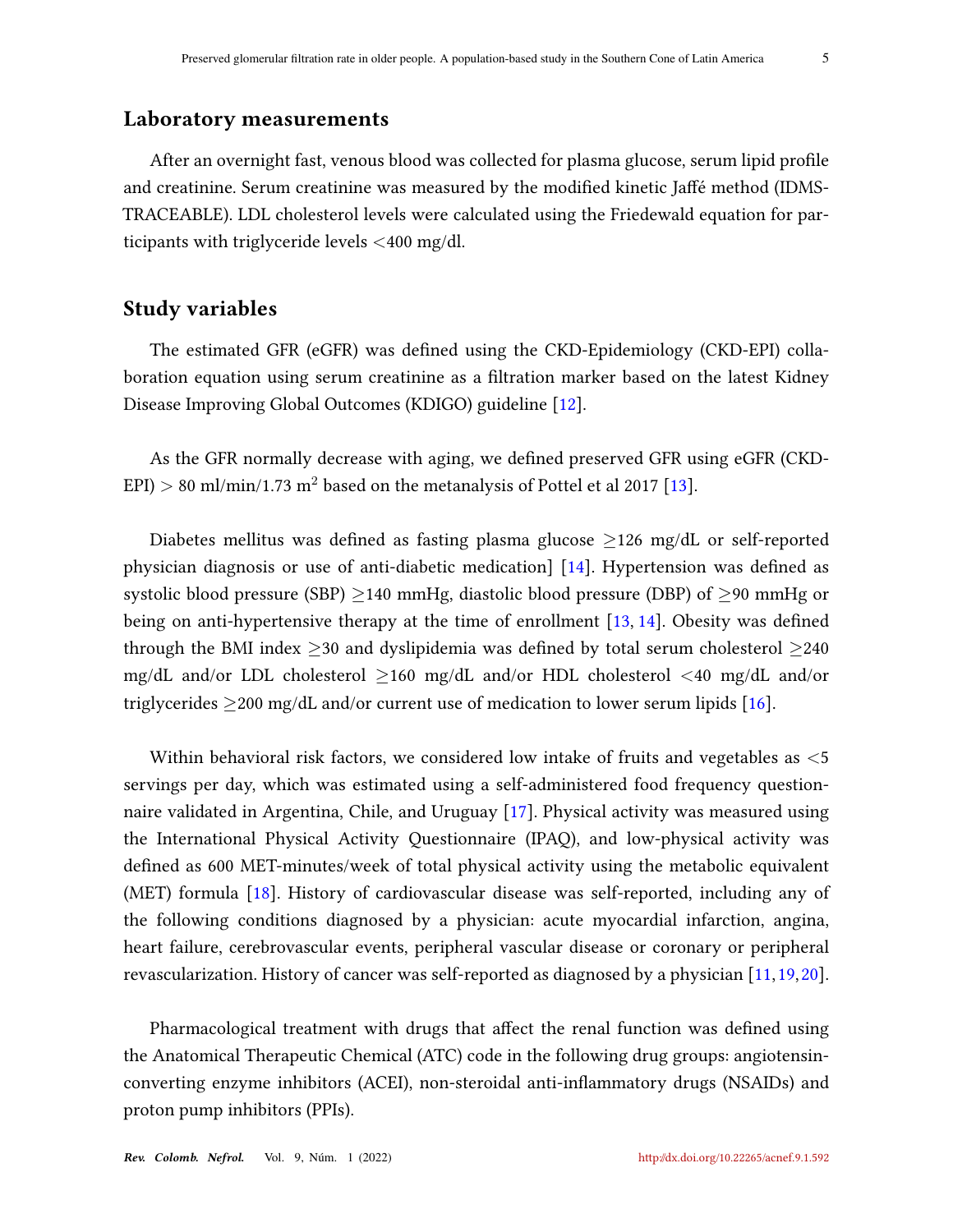<span id="page-5-0"></span>12-Item Short Form Health Survey (SF-12) measures of physical status was used as a frailty indicator (MCS12) [\[21\]](#page-13-3). SF-12 component scores were calculated as standardized scores towards the USA population as a reference group. This reference population has a mean score of 50 with a standard deviation (SD) of 10.

#### Healthy older adults

We defined healthy older adults when one or more of the following conditions were absent: hypertension, diabetes mellitus, and obesity or cardiovascular disease (acute myocardial infarction, angina, heart failure, cerebrovascular events, peripheral vascular disease, coronary or peripheral revascularization) [\[22\]](#page-13-4).

#### Statistical Analysis

Weighted percentages for categorical variables and weighted means for continuous variables along with 95 % confidence intervals (CI) were used to describe the characteristics of the study population and the prevalence of eGFR  $>$ 80 ml/min/1.73 m $^2$ . For prevalence of healthy older adults, number of participants without cardio metabolic conditions or cardiovascular disease over the total number of participants. Prevalence Ratio (PR) was calculated using the following formula:  $PR = OR/(1 + p$  in non-exposed  $\ast$  [OR – 1]) and Adjusted Attributable Prevalence Fraction was calculated as (p in non-exposed  $\times (PR-1)/(p$  n non-exposed  $\times$  $(PR-1) + 1$ ). Backward stepwise logistic regression analysis was used to study the effect of cardiovascular risk factors on eGFR >90 ml/min. A p-value <0.20 was required for retention of each variable in the final model. Results are presented as adjusted odds ratio (aOR) and 95  $\%$ CI. All statistical analyses were performed using the statistical software Stata IC, version 14.2 (Stata Corp., College Station, TX, USA). Due to the complex sampling design, we used the svyset command to account for sample stratification and weighting to provide unbiased estimates of the population parameters. Statistical significance was defined as a two-sided p-value  $<$  0.05 for all tests.

#### Results

Of the total sample of 1571 adults aged 65-74 with complete laboratory data on plasma creatinine, the median eGFR was 85.5 ml/min/1.73 m<sup>2</sup> (IQR: 73.1-91.3). 962 subjects had an eGFR >80 ml/min/1.73 m<sup>2</sup>. Of those, 154 were healthy older adults (Weighted Prevalence= 17.0 %).

Regarding the targeted healthy older population, the mean of SBP was 22.9 mmHg points lower, DBP 8.2 mmHg points lower, glycemia 20 mg % points lower and BMI was 4.7 points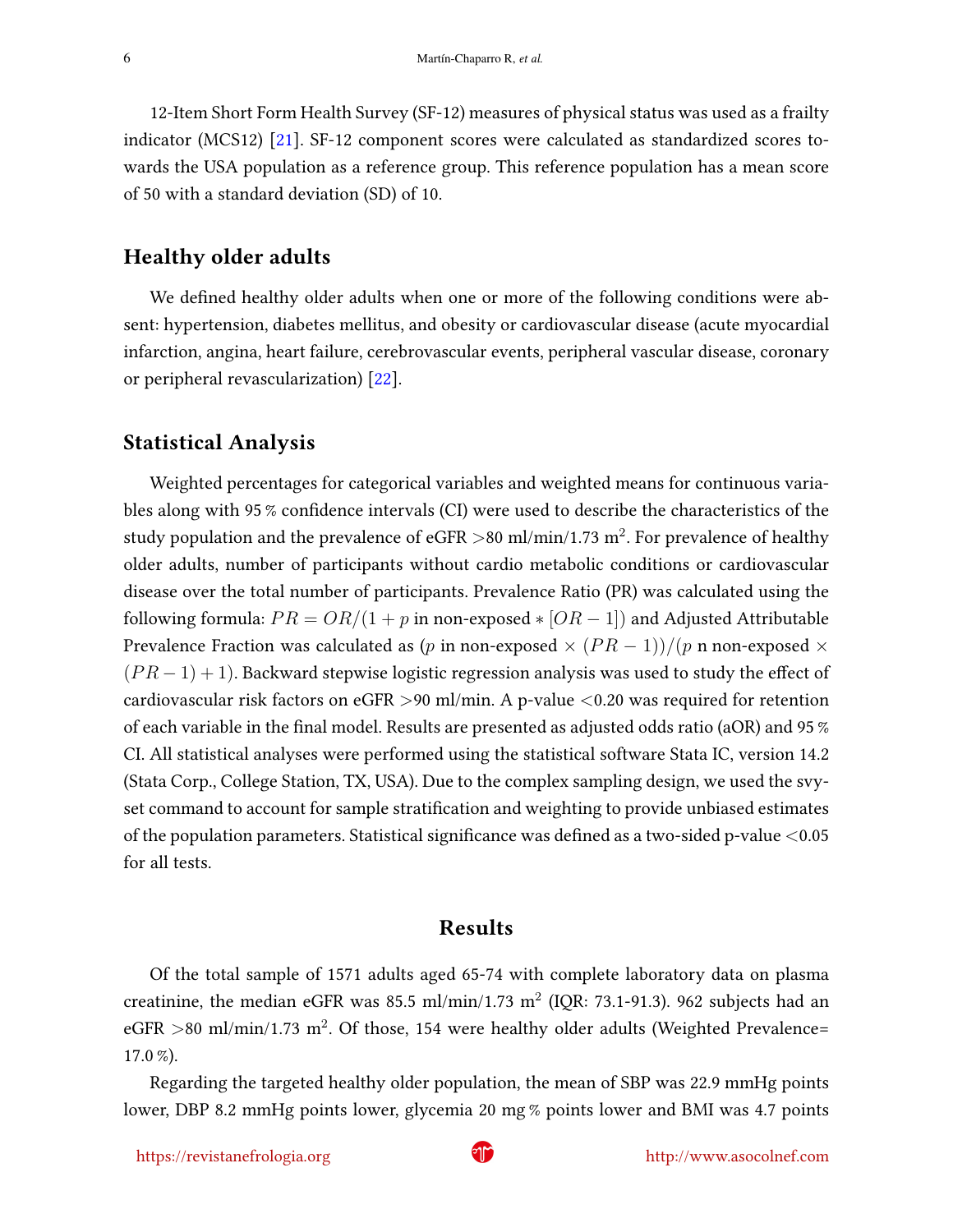<span id="page-6-0"></span>lower than in non-healthy older adults. All these variables were significantly lower in relation to the features of these parameters in the non-healthy older people. Nonsteroidal Anti-Inflammatory Drugs (NSAIDs) use was also lower in the healthy older group. Conversely, quality of life in the physical score was higher, 3 points higher in the healthy group with no difference in the mental domain. See table [1.](#page-7-0)

The prevalence of healthier older adults with eGFR >80 ml/min/1.73 m<sup>2</sup> was higher among men (19.0 vs. 15.6), in current smokers: 29.8 and lower in subjects with dyslipidemia (p=0.02). See table [2.](#page-8-0)

The multivariable logistic regression model showed that presence of dyslipidemia aOR 0.6 (0.4; 0.9), current smoking aOR 1.9 (1.2; 2.9) and quality of life in physical domain aOR 1.03 (1.0; 1.1) were independent factors associated with an eGFR >80 ml/min/1.73 m<sup>2</sup>. Based on the formula for the adjusted attributable fraction for prevalence, this represents 8 % due to dyslipidemia, 9 % to smoking and 1 % to physical QoL. See table [3.](#page-9-0)

#### Discussion

In the present study, the prevalence of preserved GFR ( $\geq$ 80 ml/min/1.73 m $^2$ ) in healthy older individuals (age  $\geq$  65 years) from the general population of the Southern Cone of Latin America was 17 %. This older population presented similar prevalence of cardiovascular risk factors as mentioned in others population-based studies in the region [\[11,](#page-12-3) [23,](#page-13-5) [24\]](#page-13-6).

The reduction of eGFR secondary to aging was originally reported by Davies et al. in 1950, when they measured eGFR by using insulin clearance, finding a decrease from 122.8  $\pm$  16.4 ml/min/1.73 m<sup>2</sup> at 30 years of age to 65.3  $\pm$  20.4 ml/min/1.73 m<sup>2</sup> at 90 years of age in 70 healthy individuals.  $[25]$  This finding was later reconfirmed by Rowe et al in 1976, using 24 hours creatinine clearance in a cross-sectional analysis where 548 subjects showed a statistical difference in creatinine clearance at age 30 to 80 [\[26\]](#page-13-8). However, aging-related eGFR reduction has a lower declining rate (0.75-1 ml/min/year) than the one usually induced by CKD ( $\geq$ 3 ml/min/year). Lindeman et al. obtained serial creatinine clearances from 254 normal volunteers followed between 1958 and 1981 in the Baltimore Longitudinal Study of Aging. Even though they documented a mean decrease in creatinine clearance of 0.75 ml/min/year, they also observed that one third of all subjects being followed had no absolute decrease in renal function with age [\[7\]](#page-11-6). However, "preserved eGFR "could be attributed not only to a successful renal aging but also to a hyperfiltration status induced by an early stage of CKD (stage I) [\[6,](#page-11-5)[27\]](#page-13-9). In addition, the presence of the main prevalent conditions, most of them CKD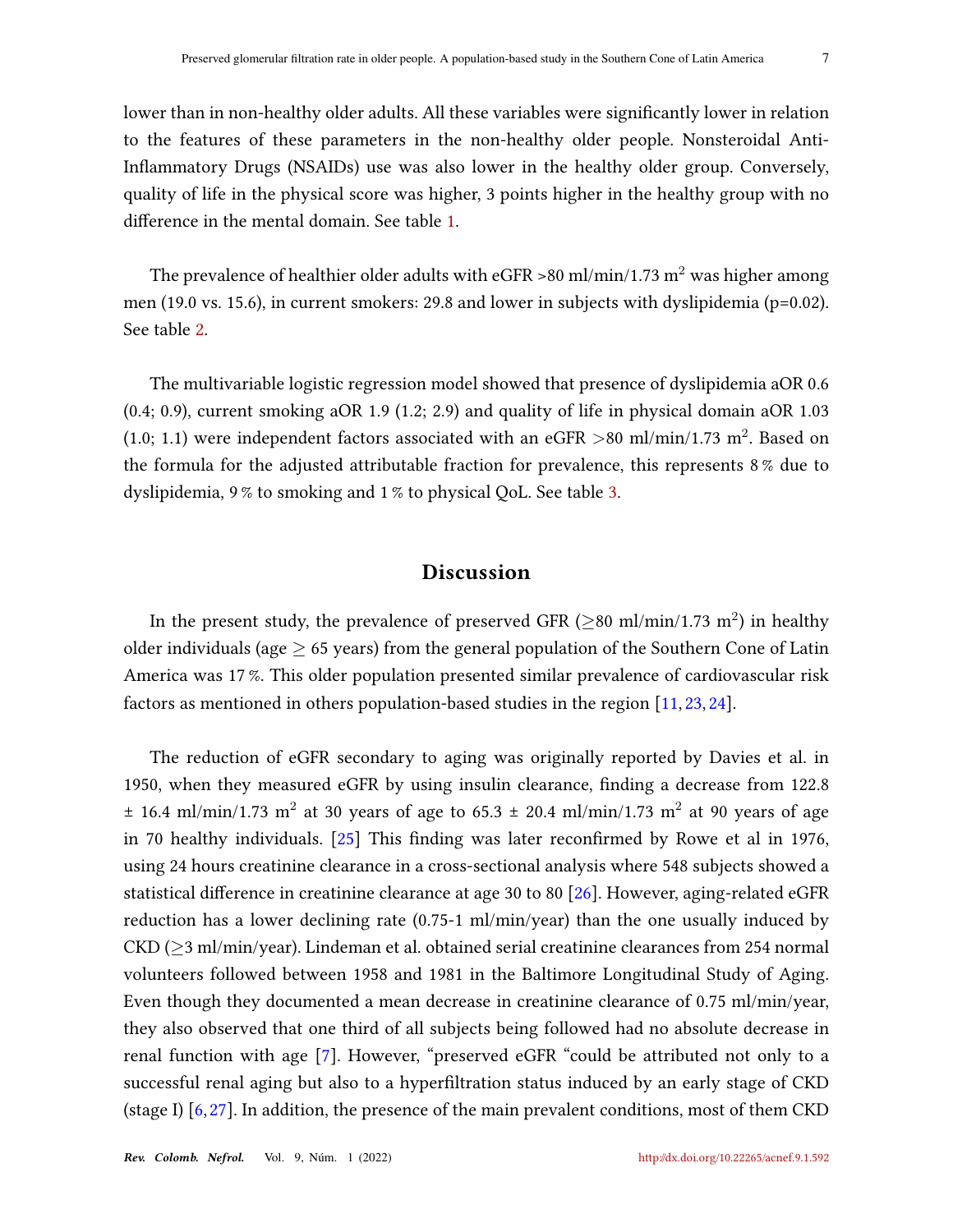|                                     | Healthy older adults eGFR | Unhealthy older adults eGFR |  |  |
|-------------------------------------|---------------------------|-----------------------------|--|--|
|                                     | $>80$ ml/min (n=154)      | $>80$ ml/min (n=808)        |  |  |
| Gender %                            |                           |                             |  |  |
| Female                              | 53.4 (44.8; 61.9)         | 59.4 (55.6; 63.1)           |  |  |
| Age (mean)                          |                           |                             |  |  |
|                                     | 68.9 (68.4; 69.4)         | 69.5 (69.1; 69.6)           |  |  |
| <b>Education level %</b>            |                           |                             |  |  |
| Primary level                       | 50.7 (42.1; 59.3)         | 59.34 (55.5; 63.1)          |  |  |
| Secondary level                     | 38.1 (29.9; 46.9)         | 28.7 (25.3; 32.3)           |  |  |
| Tertiary or higher level            | 11.2 (6.9; 17.8)          | 11.9 (9.6; 14.8)            |  |  |
| Location %                          |                           |                             |  |  |
| Marcos Paz (Argentina)              | $7.5$ $(5.3; 10.7)$       | 9.9(8.6; 11.4)              |  |  |
| Bariloche (Argentina)               | 26.2 (20.3; 35.4)         | 27.3 (24.0; 30.8)           |  |  |
| Temuco (Chile)                      | 50.1 (41.5; 58.7)         | 44.6 (40.7; 48.6)           |  |  |
| Barros Blancos (Uruguay)            | 15.1 (10.6; 21.1)         | 18.2 (15.8; 20.8)           |  |  |
| Biological risk factors (mean); %   |                           |                             |  |  |
| Systolic Blood Pressure             |                           | 145.6 (144.0; 147.1)        |  |  |
| mmHg (mean)                         | 122.7 (120.9; 124.5)      |                             |  |  |
| Diastolic Blood Pressure mmHg(mean) | 76.4 (75.2; 77.6)         | 84.6 (83.7; 85.4)           |  |  |
| Fasting glucose mg %(mean)          | 90.0 (88.5; 91.5)         | 109.9 (106.8; 113.2)        |  |  |
| Body Mass Index (BMI) kg/m2(mean)   | 25.3 (24.7; 25.8)         | 30.0 (29.6; 30.4)           |  |  |
| Dyslipidemia                        | 52.1 (43.5; 60.6)         | 63.9 (60.2; 67.5)           |  |  |
| Behavioral risk factors (mean); %   |                           |                             |  |  |
| Low physical activity               | 33.8 (26.1; 42.4)         | 46.1 (42.3; 49.9)           |  |  |
| Alcohol consumption                 | 51.4 (42.8; 59.9)         | 34.1 (30.6; 37.8)           |  |  |
| Current smoking                     | 24.8 (18.1; 32.9)         | 11.9(9.7; 14.7)             |  |  |
| Cancer history                      | 6.7(3.3; 13.0)            | 7.96(6.1; 10.3)             |  |  |
| Protein intake /2000                | 1839 (1703.6; 1974.3)     | 1851.3 (1795.7; 1906.9)     |  |  |
| kg Cal (mean)                       |                           |                             |  |  |
| Sodium intake /2000                 | 77.7 (74.1; 81.3)         | 82.7 (80.9; 84.4)           |  |  |
| kg Cal (mean)                       |                           |                             |  |  |
| Unhealthy diet                      | 81.9 (74.0; 87.9)         | 77.2 (73.9; 80.3)           |  |  |
| Regular drugs use %                 |                           |                             |  |  |
| Nonsteroidal anti-inflammatory      | 12.1 (7.8; 18.4)          | 21.7 (18.7; 25.1)           |  |  |
| drugs (NSAIDs)                      |                           |                             |  |  |
| Proton pump inhibitors (PPIs)       | 6.1(3.1; 11.7)            | 8.3(6.5; 10.7)              |  |  |
| Quality of life                     |                           |                             |  |  |
| Physical score (SF-12), mean        | 47.4 (45.8; 48.9)         | 44.5 (43.8; 45.3)           |  |  |
| Mental score (SF-12), mean          | 53.6 (51.5; 55.6)         | 53.7 (52.8; 54.6)           |  |  |

<span id="page-7-0"></span>Tabla 1. Description of main characteristics of healthy and unhealthy older adults with eGFR  $\geq$ 80 ml/min

Source: own elaboration.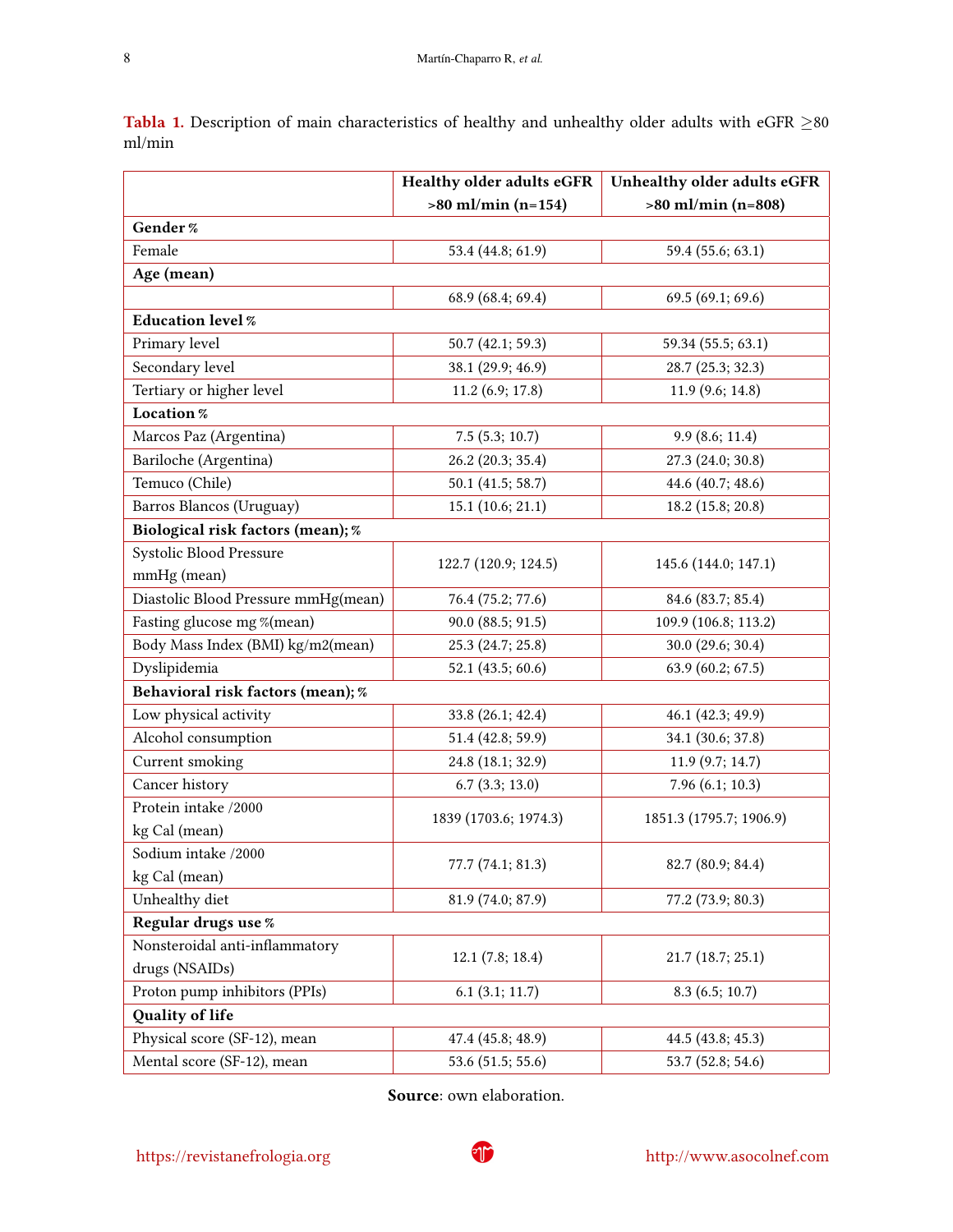<span id="page-8-0"></span>Tabla 2. Prevalence of eGFR  $\geq$ 80 ml/min/1.73 m<sup>2</sup> healthy older adults among different variables subgroups

| <b>Characteristics</b>                        | Prevalence of GFR ≥80 ml/min     |  |  |  |  |
|-----------------------------------------------|----------------------------------|--|--|--|--|
|                                               | healthy older people % (95 % CI) |  |  |  |  |
| Overall                                       | 17.0 (14.5; 19.9)                |  |  |  |  |
| Gender                                        |                                  |  |  |  |  |
| Male                                          | 19.0 (15.2; 23.6)                |  |  |  |  |
| Female                                        | 15.6 (12.4; 19.4)                |  |  |  |  |
| <b>Education level</b>                        |                                  |  |  |  |  |
| Primary level                                 | 14.9 (11.9; 18.4)                |  |  |  |  |
| Secondary level                               | 21.4 (16.4; 27.5)                |  |  |  |  |
| Tertiary or higher level                      | 16.1 (9.9; 25.1)                 |  |  |  |  |
| Location                                      |                                  |  |  |  |  |
| Marcos Paz (Argentina)                        | 13.5(9.8; 18.3)                  |  |  |  |  |
| Bariloche (Argentina)                         | 16.9 (12.5; 22.5)                |  |  |  |  |
| Barros Blancos (Uruguay)                      | 14.6 (10.4; 20.0)                |  |  |  |  |
| Temuco (Chile)                                | 18.7 (14.5; 23.8)                |  |  |  |  |
| <b>Biologic risk factors</b>                  |                                  |  |  |  |  |
| Dyslipidemia                                  | 14.3 (11.4; 17.8)                |  |  |  |  |
| Behavioral risk factors and history of events |                                  |  |  |  |  |
| Low physical activity                         | 13.1 (9.8; 17.2)                 |  |  |  |  |
| Alcohol consumption                           | 23.6 (18.9; 28.9)                |  |  |  |  |
| Current smoking                               | 29.8 (21.9; 38.9)                |  |  |  |  |
| Unhealthy diet                                | 17.9 (15.1; 21.2)                |  |  |  |  |
| Cancer history                                | 14.8 (7.5; 27.1)                 |  |  |  |  |
| Regular drugs use                             |                                  |  |  |  |  |
| Nonsteroidal Anti-Inflammatory                | 10.3 (6.6; 15.7)                 |  |  |  |  |
| Drugs (NSAIDs)                                |                                  |  |  |  |  |
| Proton Pump Inhibitors (PPIs)                 | 13.1 (6.8; 23.9)                 |  |  |  |  |
| *All % were weighted and the CI               |                                  |  |  |  |  |

Source: own elaboration.

inducers, such as hypertension, diabetes mellitus, dyslipidemia, and their pharmacological treatment have been used as proxy markers to distinguish healthy older individuals from unhealthy ones in our study.

An eGFR  $>$ 80 ml/min/1.72 m<sup>2</sup> was more prevalent in men, smokers, and those individuals who had lower serum lipid levels, and higher physical score. Regarding the relationship between male sex and preserved eGFR in healthy older people, it is difficult to be explained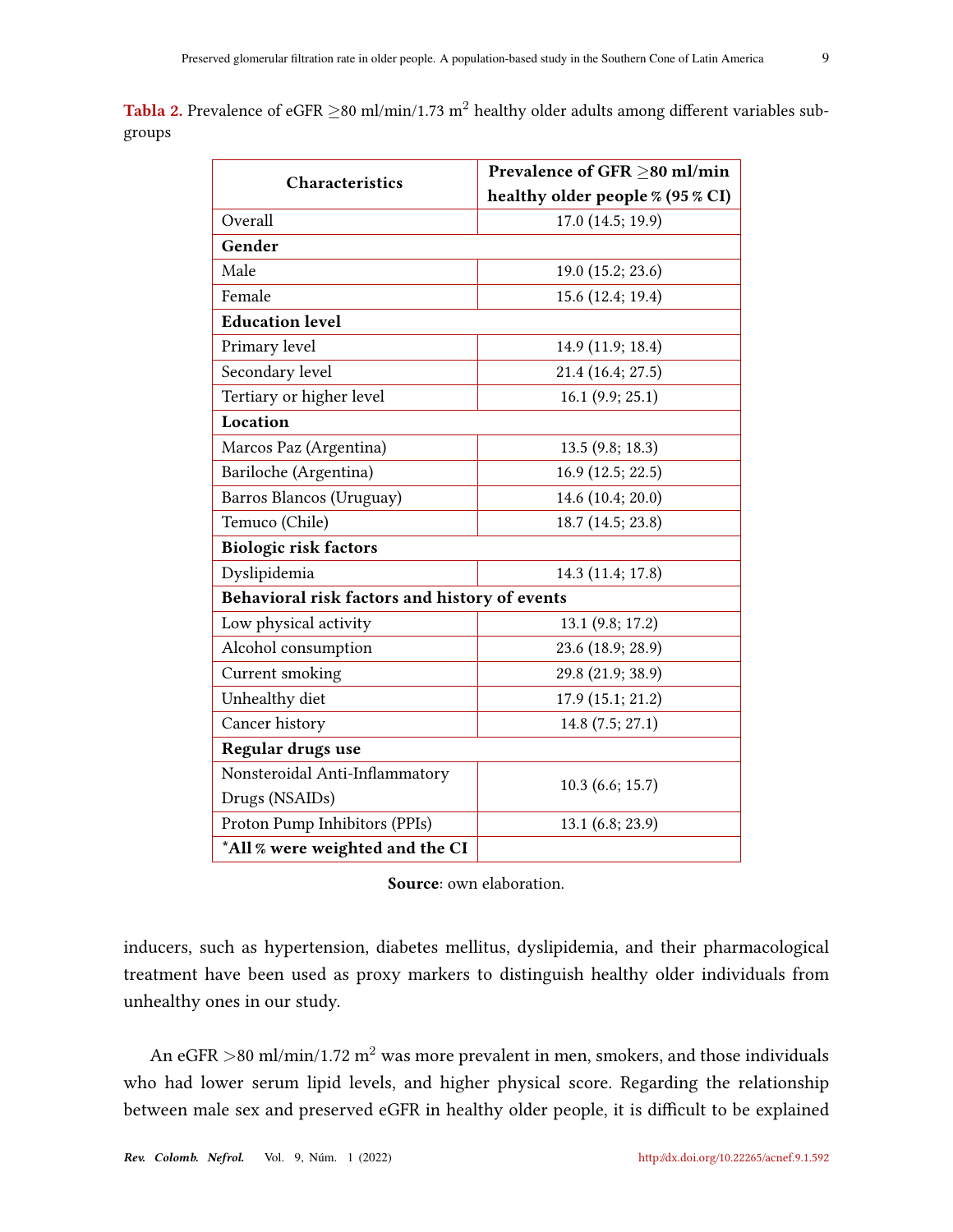| eGFR $>80$ ml/m/1.73 m2 | aOR  | 95 % CI  | P value | aAPF: % |
|-------------------------|------|----------|---------|---------|
| Female                  | 0.8  | 0.5; 1.2 | 0.31    | $***$   |
| Age $(yrs)$             | 0.9  | 0.9; 1.0 | 0.26    | $***$   |
| Dyslipidemia            | 0.6  | 0.4; 0.9 | 0.01    | 0.1     |
| Protein intake          | 1.0  | 0.9; 1.0 | 0.09    | $***$   |
| Low physical activity   | 0.7  | 0.5; 1.1 | 0.14    | $***$   |
| Current smoking         | 1.9  | 1.2; 2.9 | < 0.01  | 0.1     |
| Alcohol consumption     | 1.5  | 1.0; 2.1 | 0.05    | $***$   |
| Physical score (SF-12)  | 1.03 | 1.0; 1.1 | 0.01    | 0.01    |

<span id="page-9-1"></span><span id="page-9-0"></span>Tabla 3. Logistic regression model and adjusted attributable prevalence fraction ( %) for the association between cardiovascular risk factors and eGFR  ${\geq}$ 80 ml/min/1.73 m $^2$  in older adults

Source: own elaboration.

since it is already known that renal diseases are more prevalent in men than in women, and testosterone has been postulated as one of the substances involved in promoting age-related glomerular sclerosis [\[26–](#page-13-8)[28\]](#page-14-0). However, it is already known that the female hormonal protec-tive factor is lost in older individuals [\[30\]](#page-14-1). Moreover, previous studies performed in successful renal aging populations reported no univocal associations between gender and preserved GFR, since they fluctuated between the presence of some gender preponderance  $[13, 31]$  $[13, 31]$  $[13, 31]$  until no gender preponderance [\[32–](#page-14-3)[34\]](#page-14-4). Obviously, there are other unknown underlying factors which are unknown and may determine this phenomenon [\[11,](#page-12-3) [29,](#page-14-5) [30,](#page-14-1) [35\]](#page-14-6).

As to the finding of a higher prevalence of eGFR  $>$  80 ml/min/1.73 m<sup>2</sup> in smokers who had lower serum lipid levels and higher physical scores, it could be speculated that these are characteristics of a group of robust and very active older individuals who require neither diet changes nor lifestyle restrictions [\[28,](#page-14-0) [29\]](#page-14-5). In this sense, there is attributed to evidence that physical activity could be beneficial both to prevent GFR decline and to improve the quality of life in these patients  $[35]$ .

It is worth pointing out that it is well-known that the aging process has an asynchronous nature, and that successful aging of one organ (e.g. a kidney with a preserved GFR value) can coexist with the pathologic aging of another organ (e.g. a brain affected by dementia)  $[6]$ . It has been estimated that genes play a role in about 25 % of the variation in longevity, whilst environment and individual variability may have an even higher impact. A progressive defect in DNA repair mechanisms, accompanied by a shortening of the telomeres is a characteristic of normal physiological aging [\[35\]](#page-14-6). Older individuals who have no hyperfiltration inducing disease should be carefully evaluated in future studies in order to better understand their renal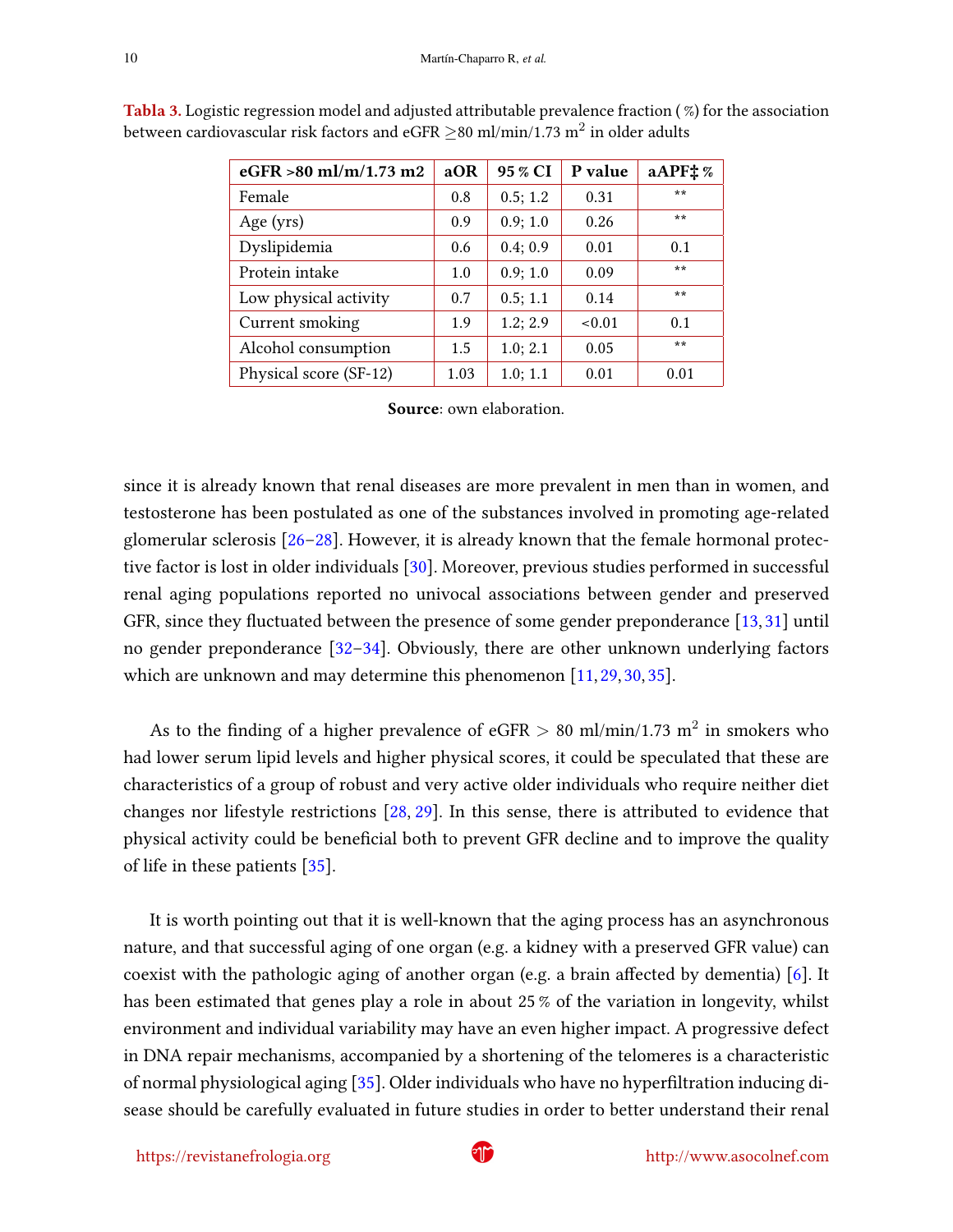physiology, as well as the underlying mechanisms. It should be mentioned that unlike CKDrelated eGFR reduction, age-related eGFR (usual aging) presents no altered urinalysis, serum creatinine, urea, hemoglobin, or parathyroid hormone levels, or abnormal renal ultrasound. Since this was a retrospective analysis of the data obtained from the CESCAS study, these clinical markers could not be measured in our study. However, the main prevalent conditions, most of them CKD inducers, such as hypertension, diabetes mellitus, dyslipidemia, and pharmacological treatment were used as proxy markers to classify healthy older individual from unhealthy ones.

### Conclusion

The present cohort study documented that 17 % of healthy older individuals have preserved glomerular filtration rate (eGFR  $\geq$  80 ml/min/1.73 m $^2$ ) despite their advanced age. This phenomenon of successful renal aging deserves further investigation to find out what the implicated mechanisms would be.

#### Compliance with Ethical Standards

The study protocol was approved by independent ethics committees in the three participating countries. The protocol N 1486 and the informed consent form were approved in 2009 by the Ethics Committee Research Protocol of the Italian Hospital in Argentina, the Ethics Committee of Tulane University in the United States, the Health Service Ethics Committee South Araucanía in Chile, and the Ethics Committee for Research Projects of School of Medicine of Republic University in Uruguay. All participants signed an informed consent form during the initial visit. All investigators and personnel in the study completed a training course, certified by the National Institutes of Health (NIH).

### Financial support and sponsorship

Institute for Clinical Effectiveness and Health Policy (IECS), Buenos Aires, Argentina.

### Conflicts of interest

The authors declare that they have no conflict of interest.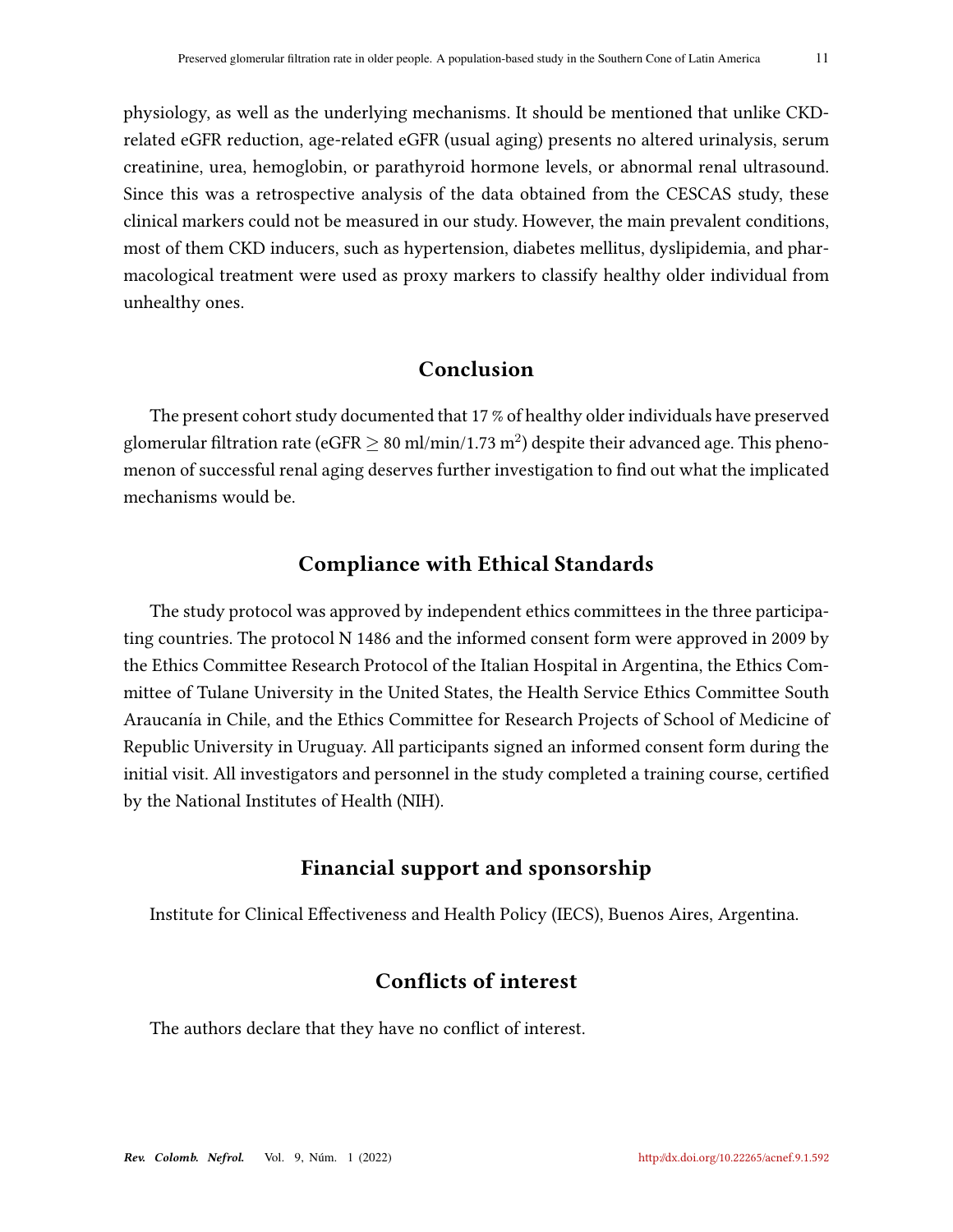#### Authors contribution

All authors of this research paper have directly participated in analysis and interpretation of data or writing of the manuscript. All authors of this paper have read and approved the final version of submitted manuscript.

## Acknowledgements

We would like to thank to University of Frontera in Chile, the School of Medicine of Republic University in Uruguay and the Municipalities of Bariloche and Marcos Paz in Argentina for their support in conducting this study.

### Referencias

- <span id="page-11-0"></span>[1] World Health Organization (WHO). Good health adds life to years. Global brief for World Health Day 2012: WHO; 2012. <https://apps.who.int/iris/handle/10665/70853> ↑Ver página [2](#page-1-0)
- <span id="page-11-1"></span>[2] Tonelli M, Riella M. Chronic kidney disease and the aging population. Am J Renal Physiol. 2014;306(5):F469–F472. ↑Ver página [2](#page-1-0)
- <span id="page-11-2"></span>[3] Gragnolati M, Rofman R, Apella I, Troiano S. As Time Goes By in Argentina: Economic opportunities and challenges of the demographic transition. Washington, D.C: The World Bank; 2015. <https://openknowledge.worldbank.org/handle/10986/21769> ↑Ver página [3](#page-2-0)
- <span id="page-11-3"></span>[4] Fried LP. Epidemiology of aging. Epidemiol Rev. 2000;22(1):95–106. [https://doi.org/10.1093/](https://doi.org/10.1093/oxfordjournals.epirev.a018031) [oxfordjournals.epirev.a018031](https://doi.org/10.1093/oxfordjournals.epirev.a018031) ↑Ver página [3](#page-2-0)
- <span id="page-11-4"></span>[5] Ahmed FA. Kidney disease in elderly: importance of collaboration between Geriatrics and Nephrology. Aging Dis. 2018;9(4):745–747. <https://doi.org/10.14336/AD.2018.0223> ↑Ver página [3](#page-2-0)
- <span id="page-11-5"></span>[6] Aiello-Battan F, Enz P, Musso CG. The different 'ageings' and their importance to achieve an adequate chronic disease assessment and treatment. Front Med Heal. Res. 2018;1(1):1–4. (DOI no disponible) ↑Ver página [3,](#page-2-0) [7,](#page-6-0) [10](#page-9-1)
- <span id="page-11-6"></span>[7] Lindeman RD, Tobin J, Shock NW. Longitudinal studies on the rate of decline in renal function with age. J Am Geriatr Soc. 1985;3(4):278-285. [https://doi.org/10.1111/j.1532-5415.](https://doi.org/10.1111/j.1532-5415.1985.tb07117.x) [1985.tb07117.x](https://doi.org/10.1111/j.1532-5415.1985.tb07117.x) ↑Ver página [3,](#page-2-0) [7](#page-6-0)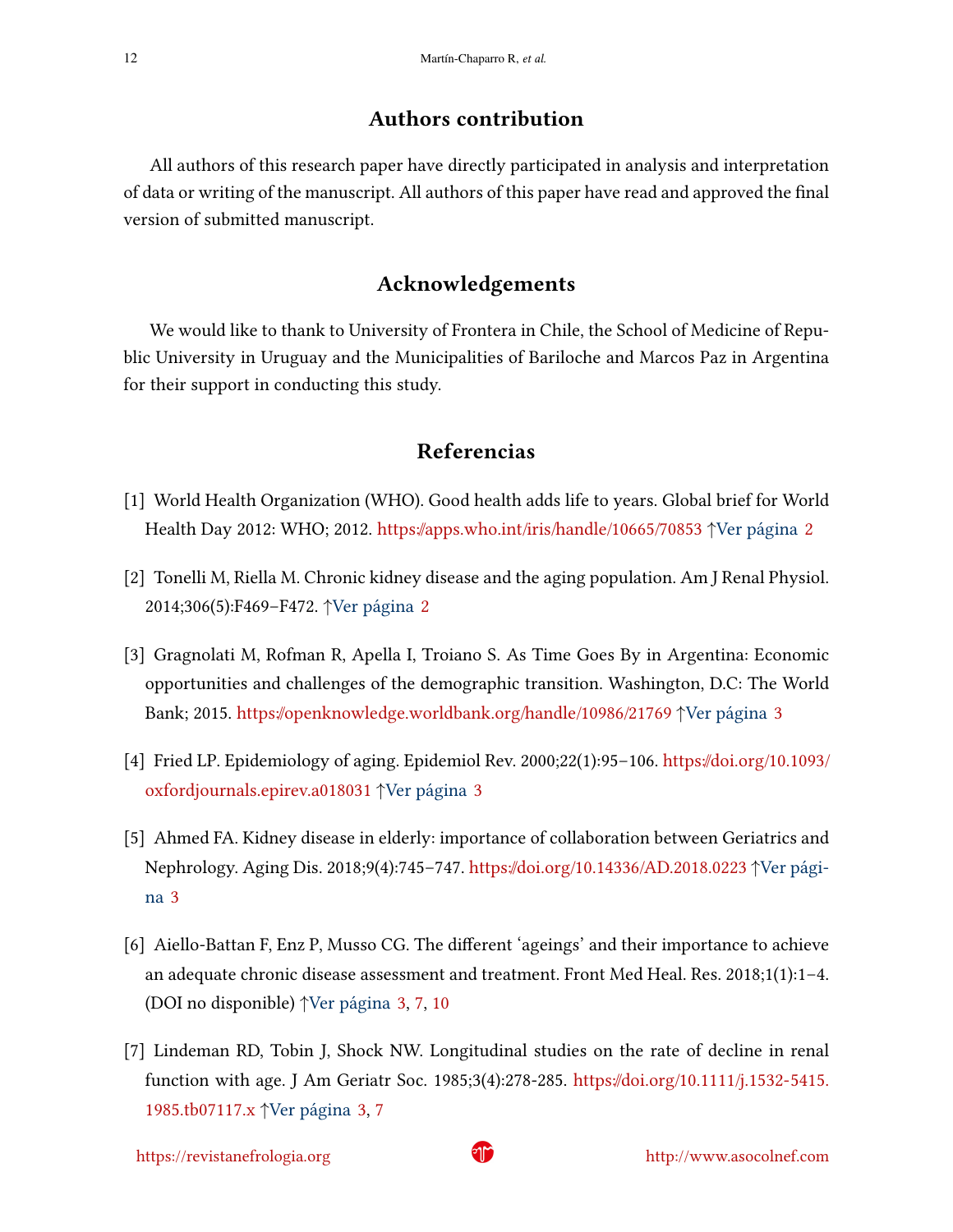- <span id="page-12-0"></span>[8] Fliser D, Ritz E. Renal haemodynamics in the elderly. Nephrol Dial Transplant. 1996; 11(Suppl 9):2–8. <https://doi.org/10.1093/ndt/11.supp9.2> ↑Ver página [3](#page-2-0)
- <span id="page-12-1"></span>[9] Rubinstein AL, Irazola VE, Calandrelli M, Elorriaga N, Gutierrez L, Lanas F, et al. Multiple cardiometabolic risk factors in the Southern Cone of Latin America: A population-based study in Argentina, Chile, and Uruguay. Int J Cardiol Heart. 2015;183:82–88. [https://doi.org/](https://doi.org/10.1016/j.ijcard.2015.01.062) [10.1016/j.ijcard.2015.01.062](https://doi.org/10.1016/j.ijcard.2015.01.062) ↑Ver página [3,](#page-2-0) [4](#page-3-0)
- <span id="page-12-2"></span>[10] Musso CG, Oreopoulos DG. Aging and physiological changes of the kidneys including changes in glomerular filtration rate. Nephron Physiol. 2011;19(suppl 1):1-5. [https://doi.org/](https://doi.org/10.1159/000328010) [10.1159/000328010](https://doi.org/10.1159/000328010) ↑Ver página [3](#page-2-0)
- <span id="page-12-3"></span>[11] Rubinstein AL, Irazola VE, Poggio R, Bazzano L, Calandrelli M, Tomas F, et al. Detection and follow-up of cardiovascular disease and risk factors in the Southern Cone of Latin America: the CESCAS I study. BMJ Open. 2011; 1(1):e000126. [https://doi.org/10.1136/](https://doi.org/10.1136/bmjopen-2011-000126) [bmjopen-2011-000126](https://doi.org/10.1136/bmjopen-2011-000126) ↑Ver página [4,](#page-3-0) [5,](#page-4-0) [7,](#page-6-0) [10](#page-9-1)
- <span id="page-12-4"></span>[12] Khwaja A. KDIGO clinical practice guidelines for acute kidney injury. Nephron Clin Pract. 2012;120(4):c179-184. <https://doi.org/10.1159/000339789> ↑Ver página [5](#page-4-0)
- <span id="page-12-5"></span>[13] Pottel H, Hoste L, Yayo E, Delanaye P. Glomerular filtration rate in healthy living potential kidney donors: a meta-analysis supporting the construction of the full age spectrum equation. Nephron. 2017:135(2):105–119. <https://doi.org/10.1159/000450893> ↑ Ver página [5,](#page-4-0) [10](#page-9-1)
- <span id="page-12-6"></span>[14] American Diabetes Association (ADA). Diagnosis and classification of diabetes mellitus. Diabetes Care. 2014;37(Suppl 1):S81-S90. <https://doi.org/10.2337/dc14-S081> ↑Ver página [5](#page-4-0)
- [15] James PA, et al. Evidence-Based Guideline for the Management of High Blood Pressure in Adults. JAMA. 2014;311(5):507. <https://doi.org/10.1001/jama.2013.284427> ↑Ver página
- <span id="page-12-7"></span>[16] Pasternak RC. Report of the adult treatment panel III: the 2001 National Cholesterol Education Program guidelines on the detection, evaluation and treatment of elevated cholesterol in adults. Cardiol Clin. 2003;21(3):393–398. [https://doi.org/10.1016/S0733-8651\(03\)00080-8](https://doi.org/10.1016/S0733-8651(03)00080-8) ↑Ver página [5](#page-4-0)
- <span id="page-12-8"></span>[17] Elorriaga N, et al. Validation of a self-administered FFQ in adults in Argentina, Chile and Uruguay. Public Health Nutr. 2015;18(1):59–67. <https://doi.org/10.1017/S1368980013003431> ↑Ver página [5](#page-4-0)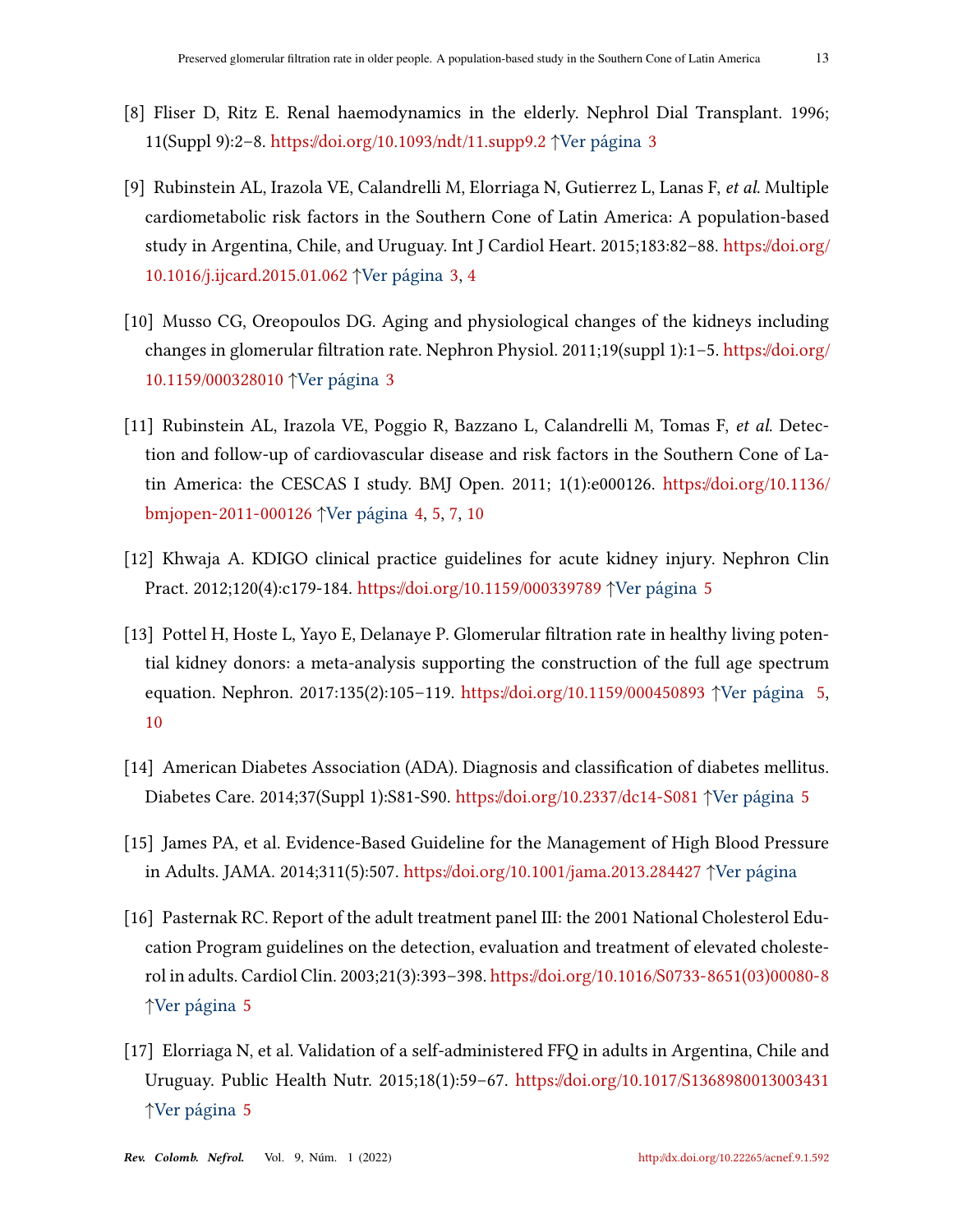- <span id="page-13-0"></span>[18] Lee PH, Macfarlane DJ, Lam TH, Stewart SM. Validity of the international physical activity questionnaire short form (IPAQ-SF): A systematic review. Int J Behav Nutr Phys Act. 2011;8(115). <https://doi.org/10.1186/1479-5868-8-115> ↑Ver página [5](#page-4-0)
- <span id="page-13-1"></span>[19] Gu D, et al. Cigarette smoking and exposure to environmental tobacco smoke in China: the international collaborative study of cardiovascular disease in Asia. Am J Public Health. 2004;94(11):1972–1976. <https://doi.org/10.2105/AJPH.94.11.1972> ↑Ver página [5](#page-4-0)
- <span id="page-13-2"></span>[20] National Institute on Alcohol Abuse and Alcoholism (NIAAA). Drinking Levels Defined [Online]. National Institutes of Health: USA. [https://www.niaaa.nih.gov/alcohol-health/](https://www.niaaa.nih.gov/alcohol-health/overview-alcohol-consumption/moderate-binge-drinking) [overview-alcohol-consumption/moderate-binge-drinking.](https://www.niaaa.nih.gov/alcohol-health/overview-alcohol-consumption/moderate-binge-drinking) [Accessed: Feb 13 2019]. ↑Ver página [5](#page-4-0)
- <span id="page-13-3"></span>[21] Park JI, Baek H, Jung HH. CKD and health-related quality of life: the Korea National Health and Nutrition Examination Survey. Am J Kidney Dis. 2016;67(6):851–860. [https://](https://doi.org/10.1053/j.ajkd.2015.11.005) [doi.org/10.1053/j.ajkd.2015.11.005](https://doi.org/10.1053/j.ajkd.2015.11.005) ↑Ver página [6](#page-5-0)
- <span id="page-13-4"></span>[22] Wang R, et al. Prevalence, Pharmacological Treatment, and Control of Cardiometabolic Risk Factors among Older People in Central Stockholm: A Population-Based Study. PLoS One. 2015;10(3):e0119582. <https://doi.org/10.1371/journal.pone.0119582> ↑Ver página [6](#page-5-0)
- <span id="page-13-5"></span>[23] Ministerio de Salud de la Nación (Argentina). 3° Encuesta Nacional de Factores de Riesgo Para Enfermedades No Transmisibles. Buenos Aires: Ministerio de Salud de la Nación, Instituto Nacional de Estadísticas y Censos; 2015. [https://cesni-biblioteca.org/](https://cesni-biblioteca.org/3-encuesta-nacional-de-factores-de-riesgo/) [3-encuesta-nacional-de-factores-de-riesgo/](https://cesni-biblioteca.org/3-encuesta-nacional-de-factores-de-riesgo/) ↑Ver página [7](#page-6-0)
- <span id="page-13-6"></span>[24] Fagard RH. Epidemiology of hypertension in the elderly. Am J Geriatr Cardiol. 2007;11(1):23–8. <https://doi.org/10.1111/j.1076-7460.2002.00856.x> ↑Ver página [7](#page-6-0)
- <span id="page-13-7"></span>[25] Davies DF, Shock NW. Age changes in glomerular filtration rate, effective renal plasma flow, and tubular excretory capacity in adult males. J Clin Invest.  $1950;29(5):496-507$ . [https:](https://doi.org/10.1172/JCI102286) [//doi.org/10.1172/JCI102286](https://doi.org/10.1172/JCI102286) ↑Ver página [7](#page-6-0)
- <span id="page-13-8"></span>[26] Rowe JW, Andres R, Tobin JD, Norris AH, Shock NW. The effect of age on creatinine clearance in men: a cross-sectional and longitudinal study. J Gerontol. 1976;31(2):155–163. <https://doi.org/10.1093/geronj/31.2.155> ↑Ver página [7,](#page-6-0) [10](#page-9-1)
- <span id="page-13-9"></span>[27] Musso CG, Jauregui JR. How to differentiate renal senescence from chronic kidney disease in clinical practice. Postgrad Med. 2016;128(7):716–721. [https://doi.org/10.1080/00325481.](https://doi.org/10.1080/00325481.2016.1209963) [2016.1209963](https://doi.org/10.1080/00325481.2016.1209963) ↑Ver página [7,](#page-6-0) [10](#page-9-1)